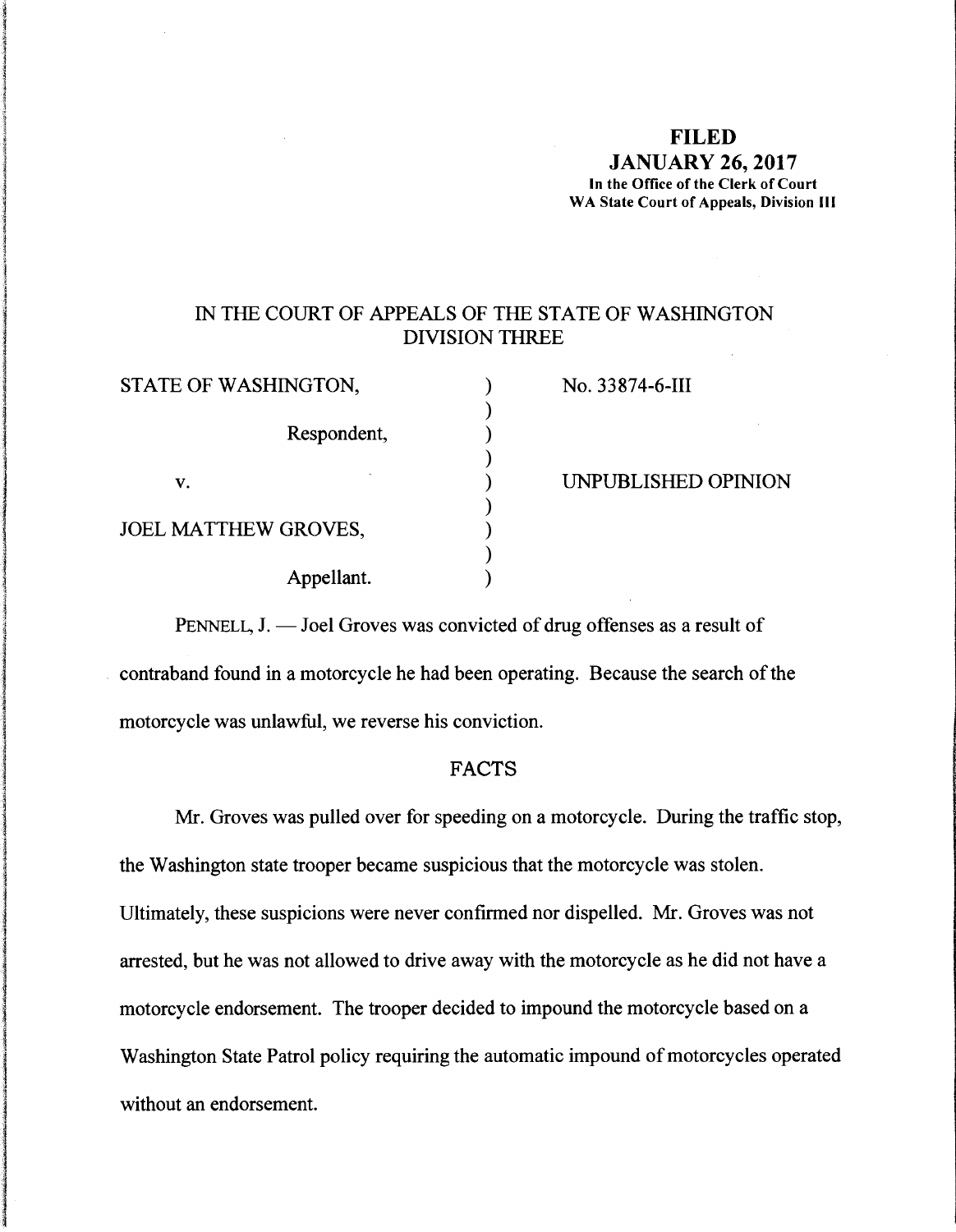# No. 33874-6-111 *State v. Groves*

During an inventory search of the motorcycle, the trooper removed the seat and discovered two cases that had been zippered shut. The trooper opened both cases in an effort to find documentation regarding ownership. Instead of documentation, the trooper found drugs and related evidence.

The contents of the zippered bags prompted the State to bring drug charges against Mr. Groves. The trial court denied Mr. Groves's pretrial motion to suppress evidence seized from the motorcycle search. He was then convicted after a jury trial and sentenced to 90 months incarceration. Mr. Groves appeals.

### ANALYSIS

Mr. Groves argues the evidence seized from the motorcycle should have been suppressed. We agree. Because the trooper decided to impound the motorcycle based on a mandatory state patrol policy, the initial impound decision violated state law that requires the exercise of individual discretion. RCW 46.55. l 13(2)(g); *In re Impoundment of Chevrolet Truck,* 148 Wn.2d 145, 60 P.3d 53 (2002). In addition, the subsequent inventory search was unlawful because the trooper opened closed containers without demonstrating exigent circumstances or consent. *State v. Houser,* 95 Wn.2d 143, 158, 622 P.2d 1218 (1980). Finally, the inventory was also illegal because it was not conducted according to standardized criteria and procedures. *Florida v. Wells,*